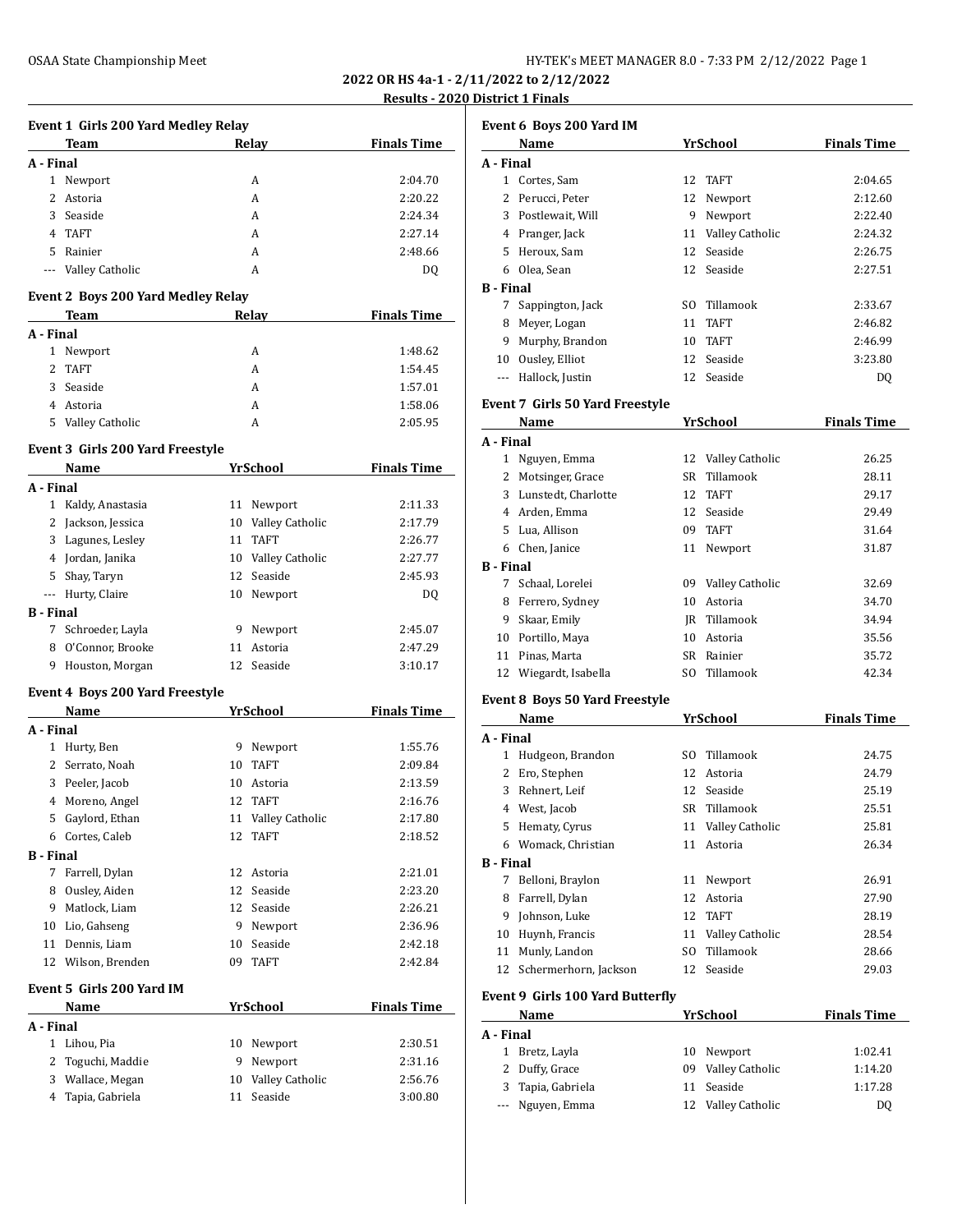**2022 OR HS 4a-1 - 2/11/2022 to 2/12/2022**

# **Properties 1 Final**

|                  |                                           |     |                    | <u> Results - 2020</u> |
|------------------|-------------------------------------------|-----|--------------------|------------------------|
|                  | <b>Event 10 Boys 100 Yard Butterfly</b>   |     |                    |                        |
|                  | Name                                      |     | YrSchool           | <b>Finals Time</b>     |
| A - Final        |                                           |     |                    |                        |
|                  | 1 Perucci, Peter                          |     | 12 Newport         | 58.30                  |
|                  | 2 Dennis, Logan                           | 11  | Seaside            | 1:01.72                |
|                  | 3 Barrera, Dylan                          | 12  | <b>TAFT</b>        | 1:03.80                |
|                  | 4 Pranger, Jack                           |     | 11 Valley Catholic | 1:04.17                |
|                  | 5 Dopp, Phelan                            | 12  | Astoria            | 1:06.13                |
|                  | 6 Newman, Trevor                          |     | 11 Astoria         | 1:07.71                |
| <b>B</b> - Final |                                           |     |                    |                        |
|                  | 7 Murphy, Brandon                         | 10  | TAFT               | 1:14.21                |
|                  | 8 Weeks, Franklin                         | JR  | Tillamook          | 1:20.28                |
|                  | 9 Ousley, Elliot                          | 12  | Seaside            | 1:32.89                |
|                  | Event 11 Girls 100 Yard Freestyle         |     |                    |                        |
|                  | Name                                      |     | YrSchool           | <b>Finals Time</b>     |
| A - Final        |                                           |     |                    |                        |
|                  | 1 Cameron, Emelia                         |     | 11 Astoria         | 1:00.98                |
|                  | 2 Motsinger, Grace                        | SR  | Tillamook          | 1:01.20                |
|                  | 3 Lunstedt, Charlotte                     | 12  | <b>TAFT</b>        | 1:06.60                |
|                  | 4 Arden, Emma                             |     | 12 Seaside         | 1:07.10                |
|                  | 5 Jordan, Janika                          |     | 10 Valley Catholic | 1:07.18                |
|                  | 6 Ulrich, Sayge                           | 12  | TAFT               | 1:11.00                |
| <b>B</b> - Final |                                           |     |                    |                        |
|                  | 7 Wallace, Megan                          |     | 10 Valley Catholic | 1:11.23                |
|                  | 8 Pettet, Allison                         | 9   | Newport            | 1:12.94                |
|                  | 9 Shipley, Sofia                          |     | 11 Seaside         | 1:14.16                |
|                  | 10 Feuling, Hailey                        |     | 11 Newport         | 1:16.36                |
| 11               | Rouda, Gwen                               | 11  | Astoria            | 1:18.05                |
| 12               | Reed, Lily                                |     | 12 Astoria         | 1:18.92                |
|                  | Event 12 Boys 100 Yard Freestyle          |     |                    |                        |
|                  | Name                                      |     | YrSchool           | <b>Finals Time</b>     |
| A - Final        |                                           |     |                    |                        |
|                  | 1 Postlewait, Sam                         |     | 10 Newport         | 49.23                  |
|                  | 2 Hudgeon, Brandon                        | SO. | Tillamook          | 55.36                  |
|                  | 3 Ero, Stephen                            | 12  | Astoria            | 56.58                  |
|                  | 4 Bizzell, Finn                           | 09  | Astoria            | 58.41                  |
|                  | 5 West, Jacob                             |     | SR Tillamook       | 58.78                  |
|                  | 6 Brown, Connor                           | 9.  | Newport            | 1:02.12                |
| <b>B</b> - Final |                                           |     |                    |                        |
| 7                | Matlock, Liam                             | 12  | Seaside            | 1:01.58                |
| 8                | Hanson, Michael                           | 09  | Valley Catholic    | 1:05.62                |
|                  | 9 Schermerhorn, Jackson                   | 12  | Seaside            | 1:07.19                |
|                  | 10 Johnson, Luke                          | 12  | <b>TAFT</b>        | 1:07.52                |
| 11               | Munly, Landon                             | SO. | Tillamook          | 1:08.18                |
| 12               | Farias, Ivan                              | 9   | Newport            | 1:11.02                |
|                  |                                           |     |                    |                        |
|                  | Event 13 Girls 500 Yard Freestyle<br>Name |     | <b>YrSchool</b>    | <b>Finals Time</b>     |
| A - Final        |                                           |     |                    |                        |
|                  | 1 Hurty, Claire                           |     | 10 Newport         | 5:42.22                |
|                  | 2 Kaldy, Anastasia                        | 11  | Newport            | 5:43.05                |
|                  | 3 Daniels, Hannah                         | 10  | Astoria            | 5:54.79                |
|                  | 4 Jackson, Jessica                        | 10  | Valley Catholic    | 6:06.43                |
|                  |                                           |     |                    |                        |

 Lagunes, Lesley 11 TAFT 6:44.02 Shay, Taryn 12 Seaside 7:35.56

| <b>B</b> - Final<br>7 | Francois, Louise                                |                 | SR Rainier             | 8:22.92            |
|-----------------------|-------------------------------------------------|-----------------|------------------------|--------------------|
|                       | <b>Event 14 Boys 500 Yard Freestyle</b>         |                 |                        |                    |
|                       | Name                                            |                 | <b>YrSchool</b>        | <b>Finals Time</b> |
| A - Final             |                                                 |                 |                        |                    |
| 2                     | 1 Hurty, Ben                                    | 9               | Newport                | 5:14.52            |
|                       | Hematy, Cyrus                                   |                 | 11 Valley Catholic     | 6:04.93            |
|                       | 3 Barrera, Dylan                                | 12              | <b>TAFT</b><br>Astoria | 6:08.64            |
|                       | 4 Peeler, Jacob                                 | 10              |                        | 6:19.89            |
|                       | 5 Newman, Trevor                                | 11              | Astoria                | 6:32.28            |
|                       | 6 Ousley, Aiden                                 | 12              | Seaside                | 6:42.99            |
| <b>B</b> - Final<br>7 |                                                 |                 |                        |                    |
|                       | Gaylord, Ethan                                  | 11              | Valley Catholic        | 6:39.00            |
|                       | 8 Hallock, Justin                               | 12              | Seaside                | 6:57.25            |
|                       | 9 Lio, Gahseng                                  |                 | 9 Newport              | 7:14.77            |
|                       | 10 Rainey, Patrick                              |                 | 09 Seaside             | 7:52.90            |
| 11                    | Cannon, Mika                                    | 09              | Seaside                | 7:57.56            |
|                       | Event 15 Girls 200 Yard Freestyle Relay<br>Team |                 | Relay                  | <b>Finals Time</b> |
| A - Final             |                                                 |                 |                        |                    |
|                       | 1 Newport                                       |                 | A                      | 1:55.95            |
| 2                     | Valley Catholic                                 |                 | A                      | 2:00.18            |
| 3                     | <b>TAFT</b>                                     |                 | A                      | 2:01.28            |
|                       | 4 Seaside                                       |                 | A                      | 2:02.81            |
| 5.                    | Tillamook                                       |                 | A                      | 2:14.65            |
| 6                     | Astoria                                         |                 | A                      | 2:18.63            |
| <b>B</b> - Final      |                                                 |                 |                        |                    |
| 7                     | Rainier                                         |                 | A                      | 2:24.73            |
|                       | Event 16 Boys 200 Yard Freestyle Relay          |                 |                        |                    |
|                       | Team                                            |                 | Relay                  | <b>Finals Time</b> |
| A - Final             |                                                 |                 |                        |                    |
|                       | 1 Astoria                                       |                 | A                      | 1:42.00            |
| 2                     | Seaside                                         |                 | A                      | 1:45.63            |
| 3                     | <b>TAFT</b>                                     |                 | A                      | 1:48.81            |
| 4                     | Valley Catholic                                 |                 | A                      | 1:54.27            |
| 5                     | Newport                                         |                 | A                      | 1:55.90            |
|                       | <b>Event 17 Girls 100 Yard Backstroke</b>       |                 |                        |                    |
|                       | Name                                            |                 | YrSchool               | <b>Finals Time</b> |
| A - Final             |                                                 |                 |                        |                    |
| 1                     | Bretz, Layla                                    | 10              | Newport                | 1:04.41            |
| 2                     | Cameron, Emelia                                 | 11              | Astoria                | 1:14.21            |
| 3                     | Schroeder, Layla                                | 9               | Newport                | 1:22.75            |
|                       | 4 Schaal, Lorelei                               |                 | 09 Valley Catholic     | 1:26.51            |
|                       | 5 Lua, Allison                                  | 09              | <b>TAFT</b>            | 1:31.97            |
|                       | --- Feuling, Hailey                             | 11              | Newport                | DQ                 |
|                       | <b>B</b> - Final                                |                 |                        |                    |
|                       | Dickson, Maya                                   | SR              | Tillamook              | 1:35.69            |
| 7                     | Garcia Delgado, Nahomy                          | 10 <sup>°</sup> | Astoria                | 1:43.67            |
| 8                     |                                                 |                 | SO Tillamook           | 1:46.84            |
| 9                     | Wiegardt, Isabella                              |                 |                        |                    |
| 10                    | Contreras, Belinda                              | 09              | Astoria                |                    |
| 11                    | Taylor, Reese                                   | 12              | Seaside                | 1:55.91<br>1:58.74 |